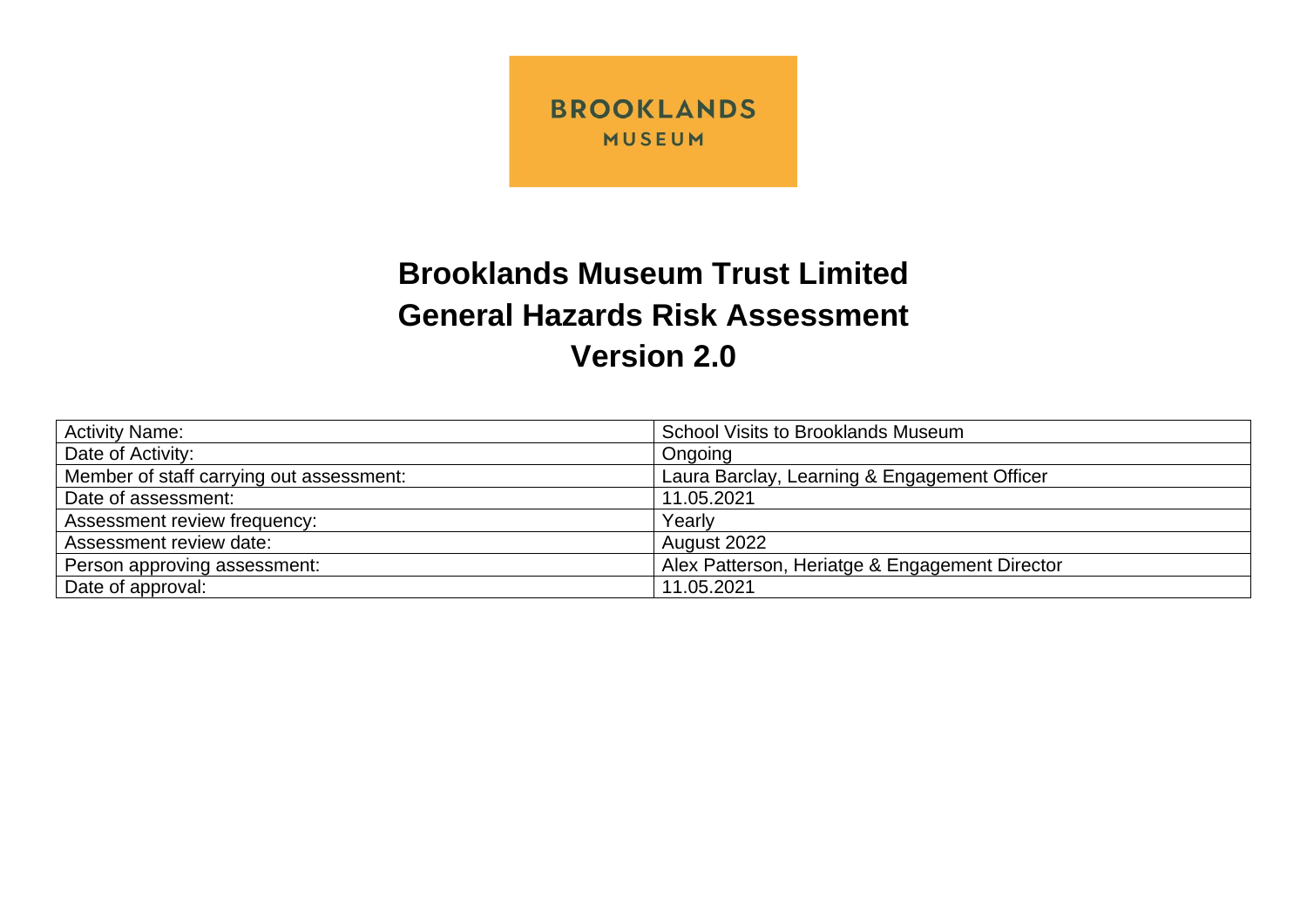| <b>Hazard identified</b>                                   | <b>Affecting</b><br>who?                                   | <b>Existing control measures</b>                                                                                                                                                                                                                                                                                                                                                                   | <b>Additional control</b><br>measures                                                                     | <b>Risk</b><br>level | Who will<br>implement<br>controls?                                    |
|------------------------------------------------------------|------------------------------------------------------------|----------------------------------------------------------------------------------------------------------------------------------------------------------------------------------------------------------------------------------------------------------------------------------------------------------------------------------------------------------------------------------------------------|-----------------------------------------------------------------------------------------------------------|----------------------|-----------------------------------------------------------------------|
| Vehicles Driving around site<br>leading to possible injury | Children<br><b>Teachers</b><br>Adult<br><b>Supervisors</b> | Site vehicles involve buses,<br>cars, vans, bicycles, and<br>motorbikes. There is a site<br>speed limit of 10mph.<br>Brooklands Museum operates a<br>strict monitoring of vehicle<br>access to site.<br>Collection vehicles are<br>maintained to a safe operating<br>standard.<br>Teachers and adult supervisors<br>must accompany and supervise<br>children at all times, especially<br>outdoors. | Teachers and adult<br>supervisors are made<br>aware of risk on arrival by a<br>staff member or volunteer. | Low                  | Museum Staff<br>Volunteers<br><b>Teachers</b><br>Adult<br>supervisors |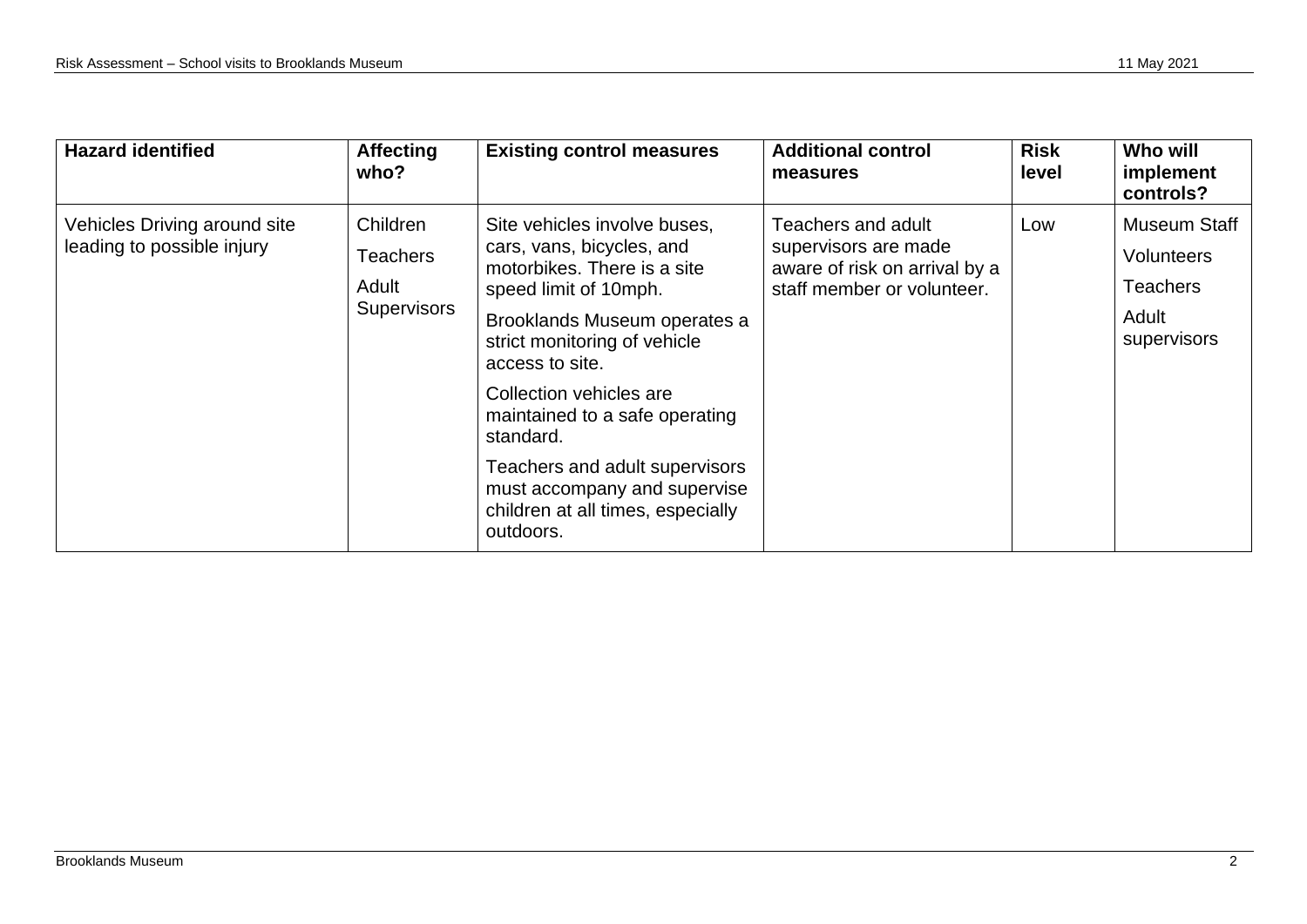| <b>Hazard identified</b>                                                                                 | <b>Affecting</b><br>who?                                                                        | <b>Existing control measures</b>                                                                                                                                                                                                                                                                                                         | <b>Additional control</b><br>measures | <b>Risk</b><br>level | Who will<br>implement<br>controls?                                           |
|----------------------------------------------------------------------------------------------------------|-------------------------------------------------------------------------------------------------|------------------------------------------------------------------------------------------------------------------------------------------------------------------------------------------------------------------------------------------------------------------------------------------------------------------------------------------|---------------------------------------|----------------------|------------------------------------------------------------------------------|
| Members Banking and Test Hill<br>are slippery; Uneven ground,<br>leading to possible trips and<br>injury | Children<br><b>Teachers</b><br>Adult<br><b>Supervisors</b><br>Museum staff<br><b>Volunteers</b> | Signage on Member's Banking<br>discourages climbing the<br>banking.<br>Teachers and adult supervisors<br>are to not allow children to climb<br>the Member's Banking.<br>Museum staff, volunteers,<br>teachers and adult supervisors<br>must ensure the children do not<br>run and are advised of slippery<br>surfaces and uneven ground. |                                       | Low                  | Teachers<br>Adult<br><b>Supervisors</b><br>Museum staff<br><b>Volunteers</b> |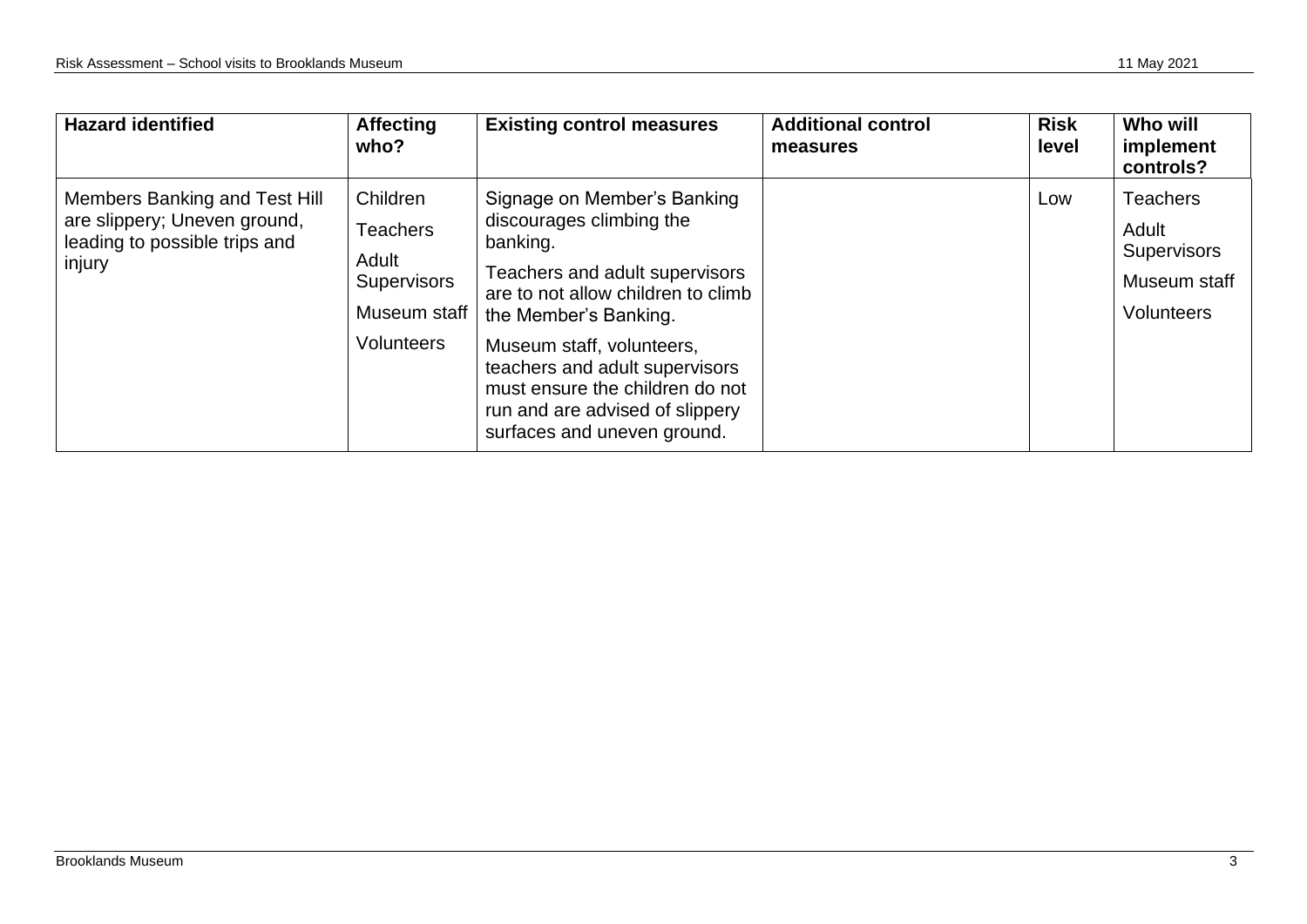| <b>Hazard identified</b>                                           | <b>Affecting</b><br>who?                                   | <b>Existing control measures</b>                                                                                                                                                                                                                               | <b>Additional control</b><br>measures | <b>Risk</b><br>level | <b>Who will</b><br>implement<br>controls?                                       |
|--------------------------------------------------------------------|------------------------------------------------------------|----------------------------------------------------------------------------------------------------------------------------------------------------------------------------------------------------------------------------------------------------------------|---------------------------------------|----------------------|---------------------------------------------------------------------------------|
| <b>Restoration Areas and vehicle</b><br>maintenance workshop areas | Children<br><b>Teachers</b><br>Adult<br><b>Supervisors</b> | Restoration areas and vehicle<br>maintenance workshop areas are<br>barred off and display clear<br>signage discouraging entry.<br>Teachers and adult supervisors<br>must ensure children are kept<br>away from restoration areas and<br>do not cross barriers. |                                       | Low                  | <b>Teachers</b><br>Adult<br><b>Supervisors</b><br>Museum<br>staff<br>Volunteers |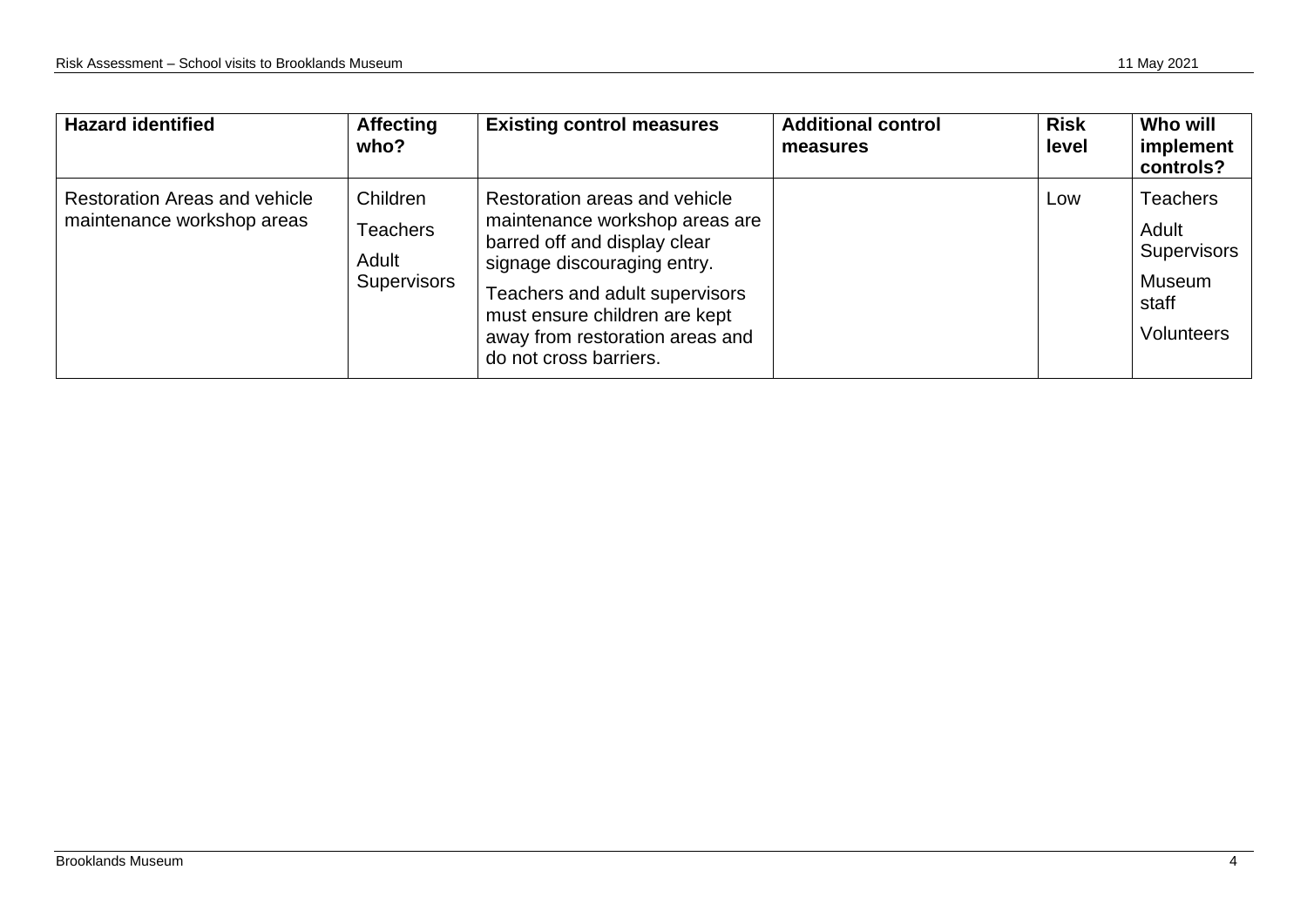| <b>Hazard identified</b>                                                                                                   | <b>Affecting</b><br>who?                                   | <b>Existing control measures</b>                                                                                                                                                                                                                                                                                                             | <b>Additional control</b><br>measures | <b>Risk</b><br>level | Who will<br>implement<br>controls?                                              |
|----------------------------------------------------------------------------------------------------------------------------|------------------------------------------------------------|----------------------------------------------------------------------------------------------------------------------------------------------------------------------------------------------------------------------------------------------------------------------------------------------------------------------------------------------|---------------------------------------|----------------------|---------------------------------------------------------------------------------|
| Aircraft stairs and low access<br>door on Concorde, leading to<br>possible slips, trips and hitting<br>head on access door | Children<br><b>Teachers</b><br>Adult<br><b>Supervisors</b> | Aircraft stairs can be slippery if<br>wet. Teachers and adult<br>supervisors to remind children<br>to hold onto the railings when<br>ascending or descending stairs<br>to and from aircraft.<br>Hazard tape covering low<br>access door. Teachers and<br>adult supervisors will be made<br>aware of low access door by<br>Concorde stewards. |                                       | Low                  | <b>Teachers</b><br>Adult<br><b>Supervisors</b><br>Museum<br>staff<br>Volunteers |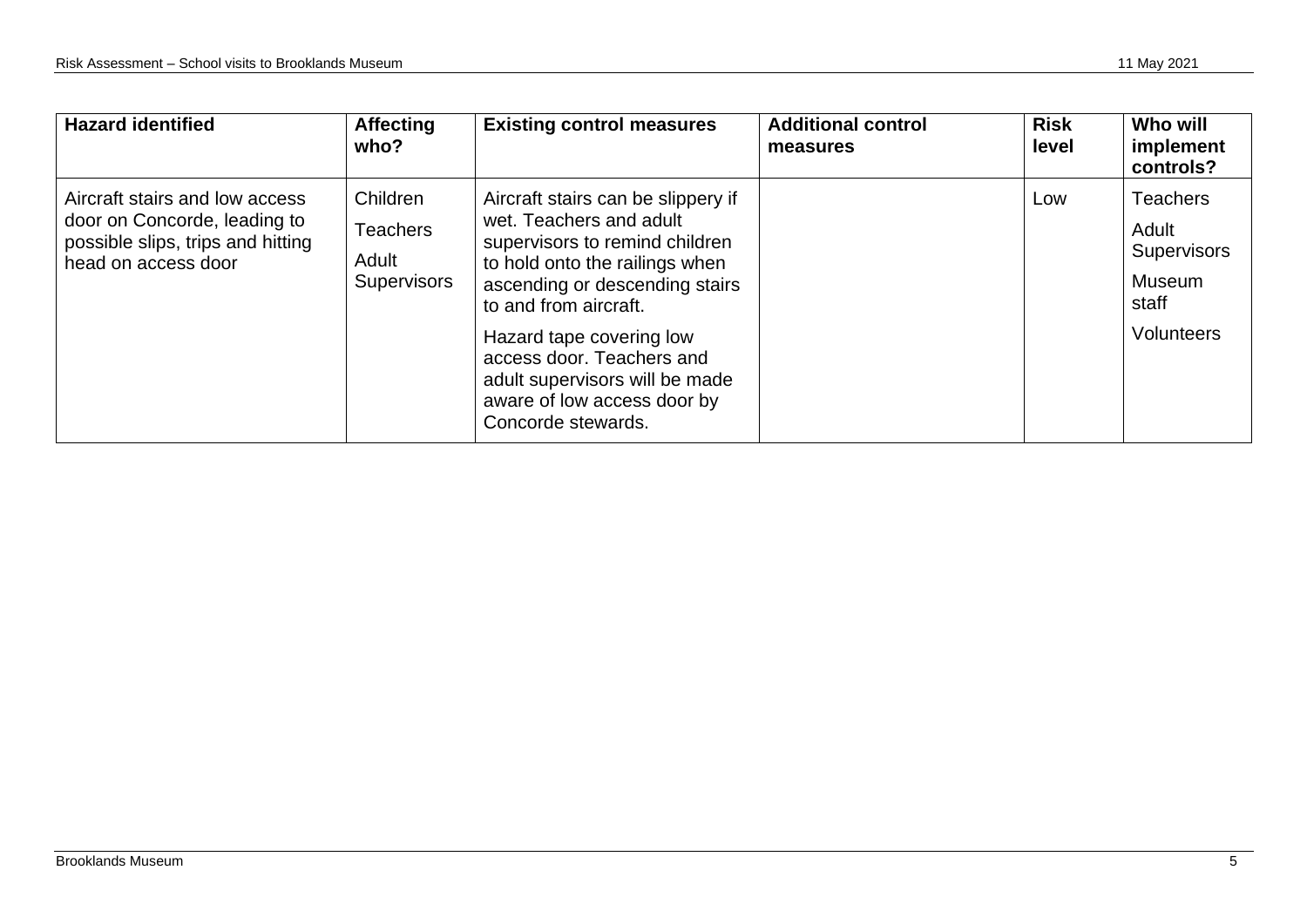| <b>Hazard identified</b>                        | <b>Affecting</b><br>who? | <b>Existing control measures</b>                                                                                                                                                                                  | <b>Additional control</b><br>measures | <b>Risk</b><br>level | Who will<br>implement<br>controls?      |
|-------------------------------------------------|--------------------------|-------------------------------------------------------------------------------------------------------------------------------------------------------------------------------------------------------------------|---------------------------------------|----------------------|-----------------------------------------|
| River Wey access, leading to<br>possible injury | Children                 | Danger areas will be clearly<br>marked and barred off by<br>physical barriers and fences.<br>Teachers and adult supervisors<br>must ensure children are kept<br>away from the river and do not<br>cross barriers. |                                       | Low                  | <b>Teachers</b><br>Adult<br>Supervisors |